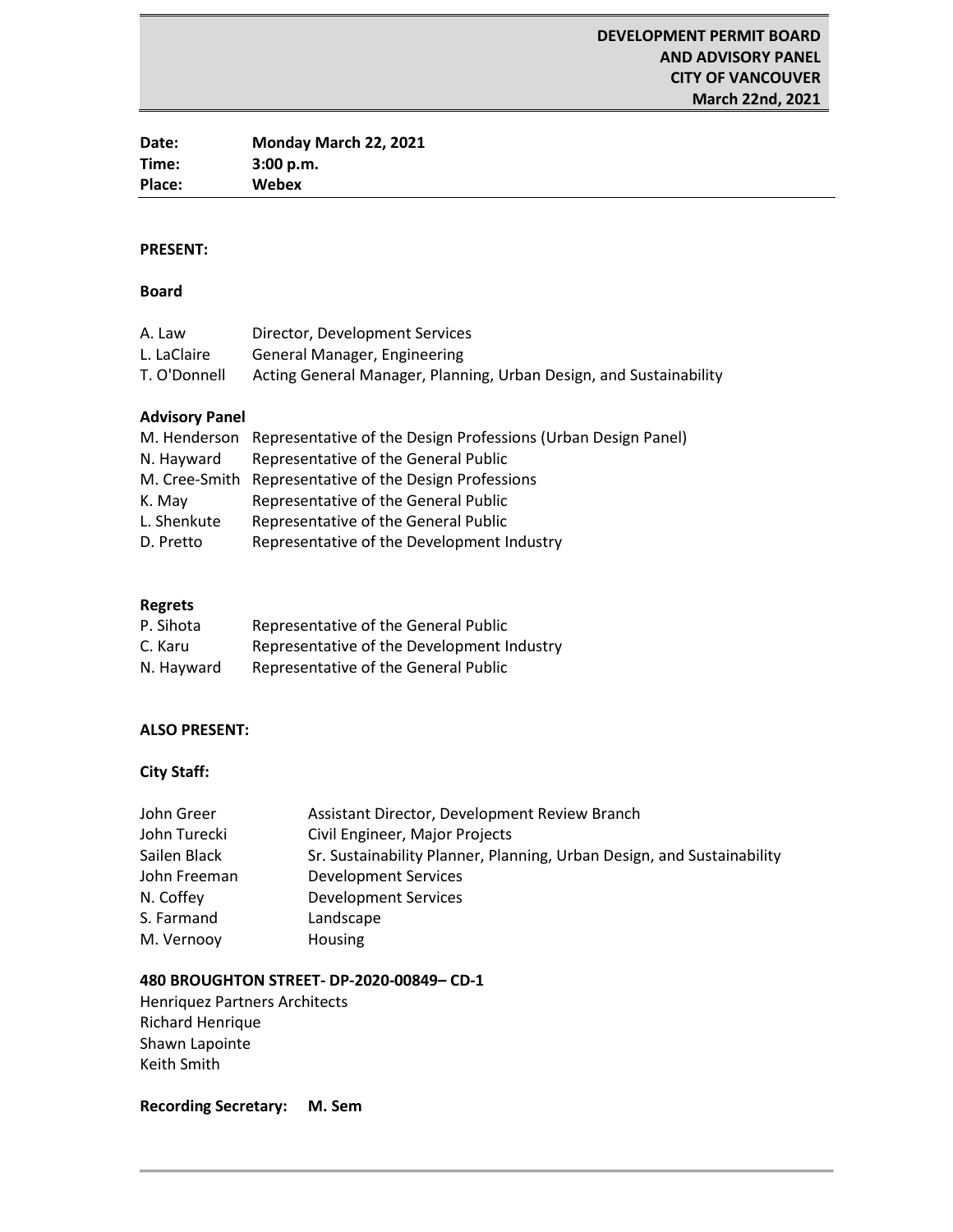### **1. MINUTES APPROVED**

It was moved by Ms. O'Donnell and seconded by Mr. LaClaire and was the decision of the Board to approve the minutes of the meeting on February 22<sup>nd</sup>, 2021.

# **2. BUSINESS ARISING FROM THE MINUTES**

None.

- **3.** 480 BROUGHTON STREET- DP-2020-00849– CD-1 (COMPLETE APPLICATION)
	- Applicant: Henriquez Partners Architects
	- Request: The proposed new 11-storey building will complete Phase 2 of the originally envisioned Coal Harbour Community Master Plan. The first three podium levels of the project will provide a 340 student, 12 classroom, Elementary School with associated Gymnasium, Library, Multi-Purpose Room and Kindergarten. Level 4 will provide a fully licensed 65 space childcare facility catering for 0-3 and 3-5 age groups. Level 5 to 10 will provide six levels of Non-Market Housing (proposal is for 60 units). Level 11 will provide a rooftop amenity space. Parking for the project was provided as part of Phase 1, Coal Harbour Community Centre, and is included in the existing parking structure, although, a small P1 Level will be constructed below the new building to accommodate building services and bike storage associated with the Housing units, and will provide direct access between the existing parking and the new elevators serving the Housing levels. The project has ambitious sustainability goals and will meet the City's Zero Emissions Catalyst Policy with a building that is designed to Passive House & LEED Gold Certification standards.

### **Development Planner's Opening Comments**

Mr. Sailen Black presented the proposal and summarized the recommendations contained in the Staff Committee Report. The recommendation was for support of the application, subject to the conditions noted.

Mr. Sailen Black took questions from the Board and Panel members.

### **Applicant's Comments**

No concerns with the conditions set out in the report by the City of Vancouver's Planning department.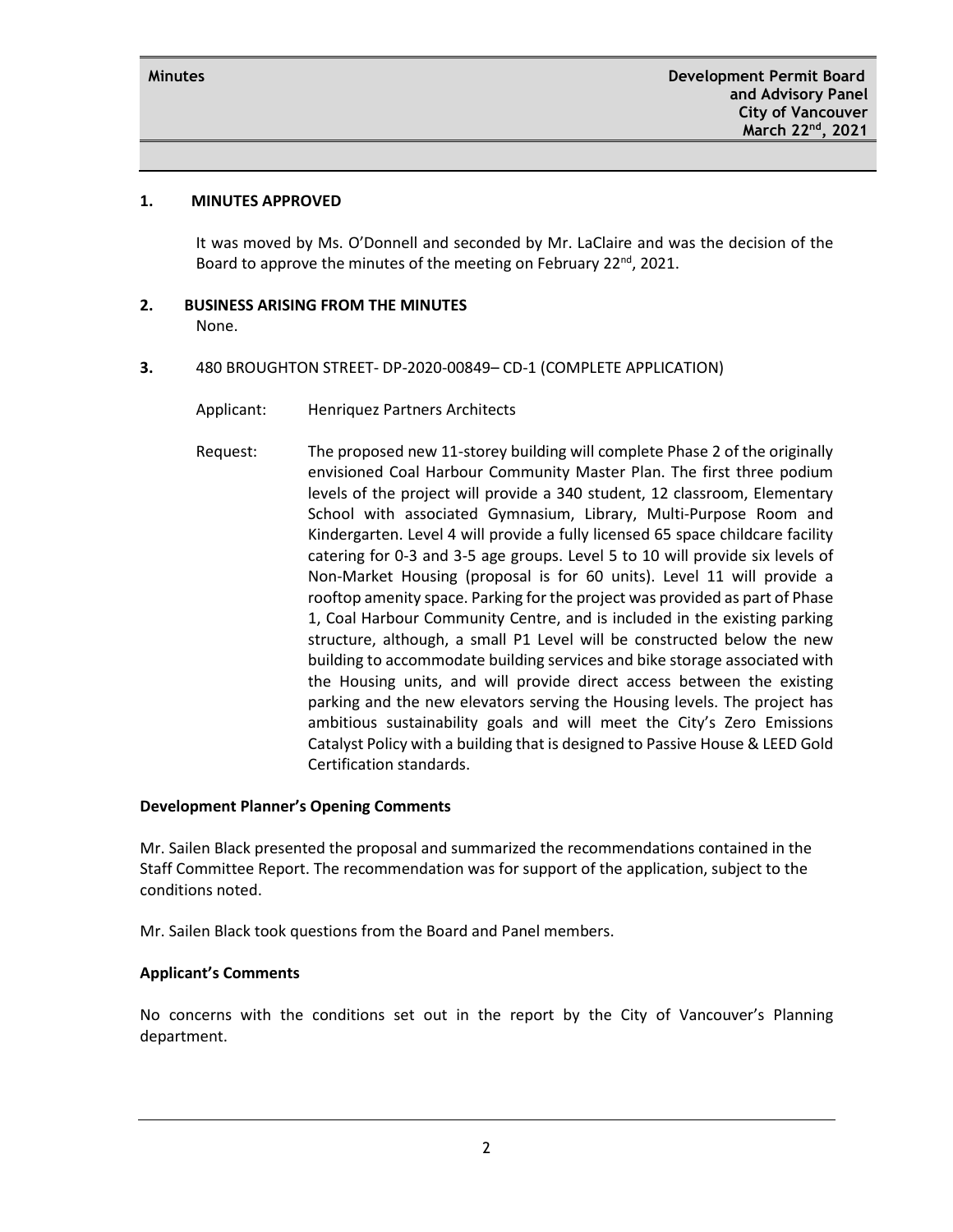The applicant noted they are working with staff and the applicant is in general agreement with report and conditions noted.

### **Comments from Speakers**

Speaker # 1, Mr. Shragge speaking on behalf his client who lives in the neighbourhood. His client is concerned approval process is fundamentally flawed and more studies is needed for this project.

Noted the following: 1) The manner in which this application has been processed by the City and considered by the Board gives rise to a reasonable apprehension of bias in a letter to the City Solicitor on March 2<sup>nd</sup>, 2021; it should obtain independent legal advice on the issue. The existence of a reasonable apprehension of bias provides grounds for judicial reviews. 2) City refusal to release traffic study. Traffic implications are a major concern amongst people's concerns.3)It appears from the report made last Thursday evening the Board believes that the provincial Ministry of Education supports the proposed school at 480 Broughton. The information is to the contrary, there has been no evidence from the city in consistent with our understanding, both questionable for many reasons. The lack of support from the province is a key one, whereas here the VSB is seeking to build a school on city owned property it is very appropriate for the city. Contrary to the position of city staff to exercise, critical gatekeeping function. It is not enough to simply say well the VSB wants a school here so we should build it. It is one thing to say that with respect to VSB owned land. It is very different when its city owned land. 4) Given only one business day to digest the 55-page report from staff along with hundreds of pages of appendixes .This is not reasonable. He is asking that this meeting be adjourned for further study and resolve the reasonable apprehension of bias raised by the process employed to date.

Speaker # 2 Ms. Paymar, Resident in the neighbourhood of proposed project.

Ms. Paymar noted concerns with traffic flow where parents were going to drop their children off. There are very few parking spaces underneath the community centre where people will park. The area is crowded during rush hour.

Speaker # 3, Mr. Xu, Resident in the neighbourhood of proposed project.

Mr. Xu noted the project will cause traffic and noise issue to the project. There will be environmental concerns with increase in traffic close to seawall. There has not been enough studies on the view blockage. Noted the submission by the applicant only had 3 buildings studied but there are at least 5 more buildings in the immediate neighbourhood.

The neighbourhood is not compensated for view blockage, resulting in a decrease value of homes by 10-15%.

Speaker #4 , Ms. Maloney, Vice Chair of the Lord Roberts Elementary PAC Ms. Maloney addressed issues of traffic congestion currently experienced at Lord Roberts Elementary and made suggestions to the Board on how to improve traffic at the new proposed Coal Harbour Elementary School. She also commented on playground use.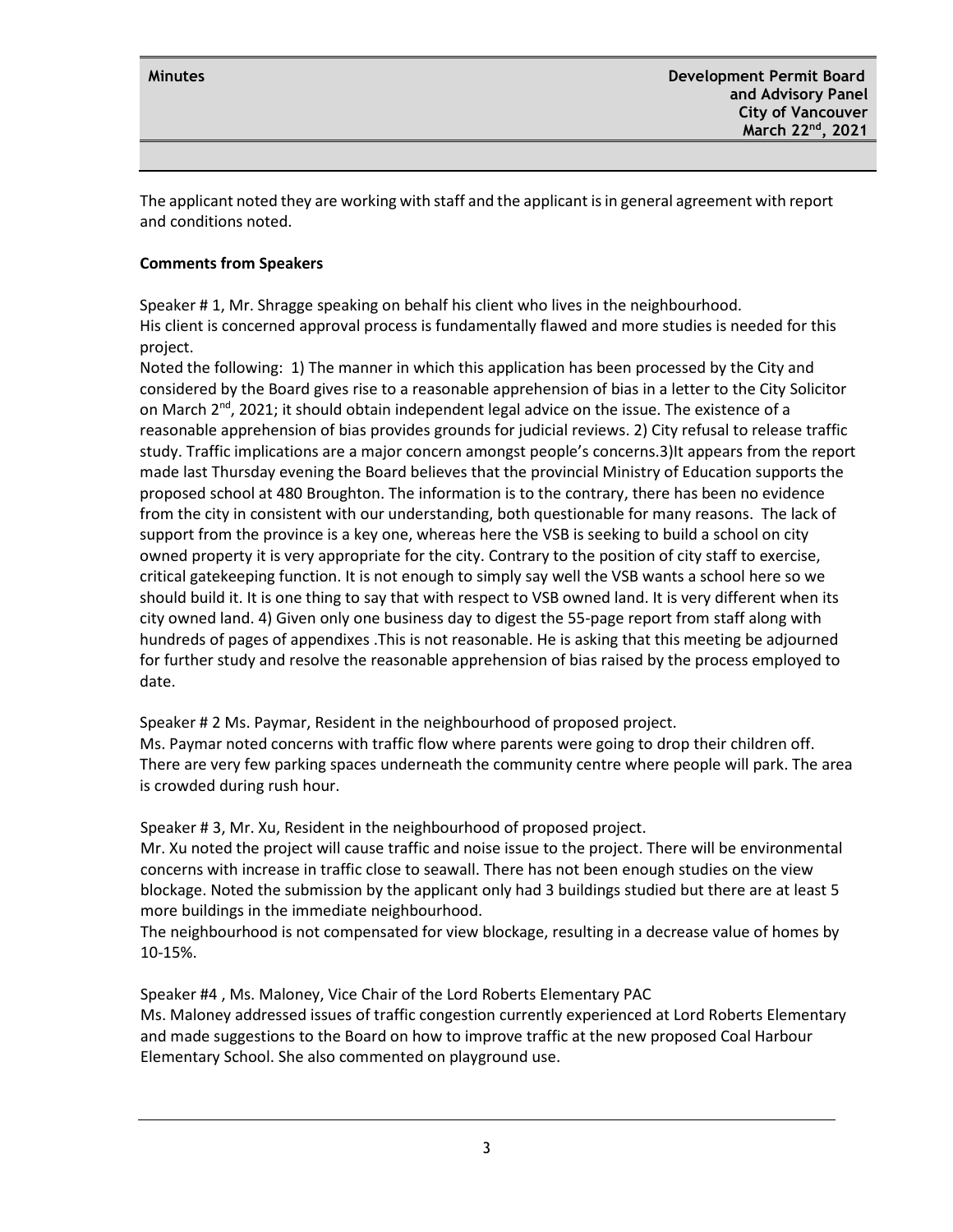Ms. Maloney noted the following:

There are significant traffic congestion issues around our school – Lord Roberts Annex at drop off and pickup times which enforcement has failed to resolve. Lord Roberts is participating in the upcoming City of Vancouver school street pilot in April, and the Lord Roberts PAC has petitioned the City of Vancouver to extend the Comox Street separated bike lane up past the school to help deal with traffic congestion, danger and pollution during drop off and pick up times. The City of Vancouver has the power to avoid these issues at the new Coal Harbour School, it needs to act now. The new Coal Harbour School is in a compact dense urban catchment and the majority of families will live within easy walking distance. We need to invite people to leave their cars at home by providing spacious footpaths and cycle paths to the school and generously sized areas for crowds of people to move in and out of the school entrance and congregate around the entrance to the school. Please do not solely plan for and thereby prioritize car drop off and pickup at the expense of the safety and convenience of people arriving on foot or by bike. As you are aware, once the Coal Harbour Elementary School is built, the Lord Robert Annex will be demolished and all the students who would otherwise be traveling to the Lord Roberts Annex will then travel to the Coal Harbor School during the construction period. These west end families will be crossing Georgia Street, a very busy arterial to get to the Coal Harbour school, how they choose to travel, depends on the steps the city of Vancouver takes now to provide safe direct and convenient routes for active travel. HUB Cycling has proposed that the city create a bidirectional protected bike lane along the north side of West Hastings Street, which runs immediately adjacent to the school. With its generous width and lack of hills, Hastings is a natural connector from the Dunsmuir bike lane at Burrard to Cardero St. As separated bike path along the length of Hastings would not only encourage active transportation to and from the new school, the community centre and the new residences that would provide the missing link to the bike network between East Vancouver and the North Shore.

I ask that the city act on HUB's proposal. In addition, I ask that the city install a separated bike lane or fully close Broughton Street between Hastings Street and the seawall. The Coal Harbour school entry and bike parking will be at the end of Brougton Street and a new separated bike path on the West Hastings Street needs to be connected with a protected cycle lane extended down Broughton Street to provide safe entry to the school for families and staff that arrive by bike. Without a separated bike lane on Broughton Street and from West Hastings Street to the seawall, cycling families will be forced to navigate between cars pulling in and out of the curb and blocking the driveway or share the crowded sidewalk. If families are being encouraged to use active transport instead of private cars, street space should be generously allocated to wide sidewalks, and protected bike lanes outside the school. Failure to build a separated bike lane on Broughton Street will result in the same problem experienced at our school, Lord Roberts elementary past endangering and obstructing people walking and cycling pass the school on Comox Street where the school's bike racks are located. Despite education and enforcement, little improvement has been made in driver's behavior. Cardero Street is a designated cycling route, but it needs improvements to make it more accessible for families of elementary school aged children to cycle to Coal Harbour seawall path to get to the Broughton Street entrance to the school, or through Hastings.

My concerns about the playground. The existing playground above the Coal Harbour Community Center is planned to be used by the new school as an outdoor space, but it is aimed at very young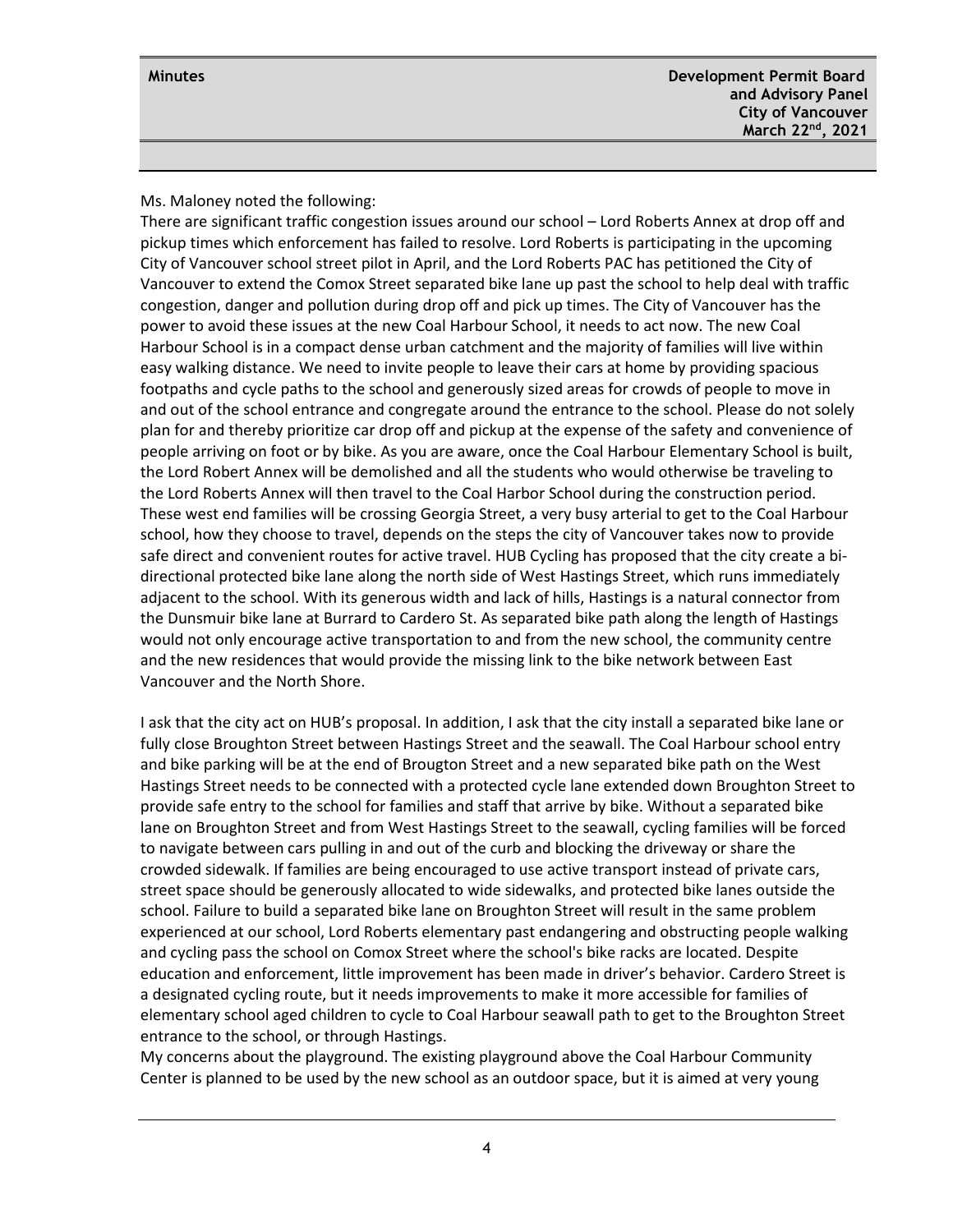children and needs substantial upgrades to make it suitable for the full range of elementary school aged children by the time school opens. In addition, it needs to be made suitable for disabled children to access.

Speaker # 5 Ms. Taylor, Resident in the neighbourhood of proposed project. Note the recording for this speaker was unclear. Ms. Taylor did outline her concerns as per written comments to the Board.

Speaker #6, Mr. Lee, Resident in the neighbourhood of proposed project.

Mr. Lee noted he brought his property in the building in front of the proposed project for the view. If the project goes ahead, it will block his view. He advises the City to build at an alternative location, which is more suitable otherwise; it will create many traffic jams, which is currently happening every day during rush hour on Hastings and Pender, resulting in an increase in pollution. Mr. Lee is asking the City to consider - instead of a slanted site, move the public housing tower from the west to the east immediately next to the playground and park, perpendicular to W. Hastings Street so it is between the twin towers, currently it is in front of 588 Broughton Street.

Speaker # 7, Mr. Evan Seys, Resident in the neighbourhood of proposed project. Mr. Seys noted project would cause issues with traffic, street congestion, bikers, and children walking to Lord Robert school through all the traffic and areas for drop off by car. Mr. Seys suggest moving students to the Olympic Village school.

Speaker #8 Mr. N. Shan, Resident in the neighbourhood of proposed project. Mr. Shan noted concerns with noise and pollution, paying a huge premium for living in the area. There are only a number of families living in the area and the park is only used by a handful of families. Questioned whether school is required as there are mostly single people living in the area.

Speaker #9 Mr. Rahim Jirvraj, President of CH Resident's Association

Mr. Jirvraj asked the Board not to approve project in its current form.

The Coal Harbour Resident's Association supports social housing and school. However, feels there is not enough information provided. Requesting the city provide traffic management studies, impact reports and safety report. Mr. Rahim noted traffic concerns in an already dense neighbourhood. In addition, noted concern for the safety of children as project is close to the water. Suggest money can be better spent on social housing.

Speaker #10 Mr. Chan

Does not oppose the school and housing type.

Mr. Chan noted his opposition to the building characteristics given the existing location and constraints.

Requesting the Board not approve the project in its current form. Reasons are as follows: Broughton Street is very narrow, so narrow that the City does not allow any cars to park on either side of the street. The narrowest part of the street from curb to curb is 23 feet wide, the wider part of the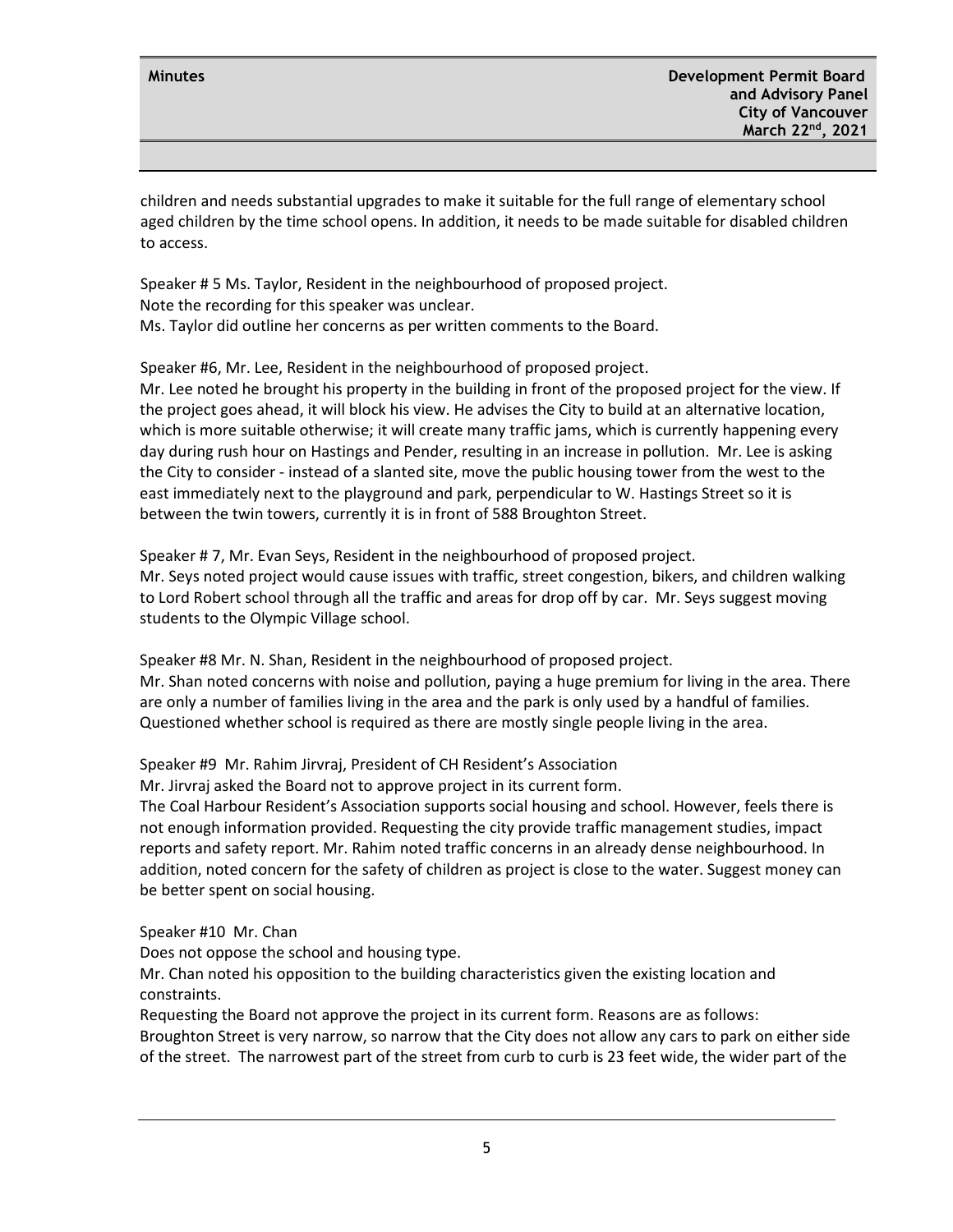street from curb to curb is 38.25 feet wide. The width between the property boundaries on either side is about 58 feet; the proximity is far greater than any other given street.

The number of stories proposed for the building is not fully represented because the floor height for many of the floors is much higher than a typical floor height. As a result, this makes the building between 14-15 stories if you look at a building with normal floor heights that is very tall.

The park next to the proposed project does not get a lot of sunlight because buildings except for the water surround it. The building will be right next to the children's playground portion of the park, which has many children using it. Because the building is so close it will prevent the park from getting adequate sunlight especially for the kids using the playground.

Mr. Chan is recommending to the Board the height of the building be reduced and the building be setback from the street of Broughton.

### Speaker# 11, Ms. Klima

Ms. Klima noted taxpayer's money could be better spent on other locations such as the west end community centre, which will benefit the public and elderly in that area. She noted her concern for the environmental, traffic and safety issues that this project will cause. She noted there are more children in the west end, there are 4 main streets that the children, seniors and people with disability will have to cross. Having to cross the 4 main streets and being near the water will be of concern. Environmental concerns with the traffic congestion in the area and there is no flow thru which results in an increase in pollution. The proposed project is too close to the water causing safety issues for children in the area.

Speaker 12 # Mr. David Scott, Resident in the neighbourhood of proposed project. Mr. Scott noted his support for the development and a need for a school in the area; also a need for affordable housing in the City.

Speaker # 13 Mr. Amyr, Resident in the neighbourhood of proposed project.

Mr. Amyr noted non-support for the development.

He requested the Board to review risk of the studies again as he does not think there is enough traffic and environmental studies on the impact of this project and neighbourhood. Mr. Amyr suggested the following: 1) Expansion of the current community centre so people can engage and participate in their community safely with physical distance. 2) Expansion of the open area around the project 3) Expansion of the size of the current playground which is utilized currently by families.

Speaker # 14 Ms. Mitra, Resident in the neighbourhood of proposed project. Ms. Mitra is not supportive of this project due to impact of traffic and loss of mountain views. She requested application for this project be withdrawn.

Speaker #15 Mr. Wu, Resident in the neighbourhood of proposed project.

Mr. Wu noted his non-support of this project. He commented on the current traffic congestion in the neighbourhood from West Georgia and West Pender St. The proposal will increase traffic congestion, health and environmental impacting seniors and children.